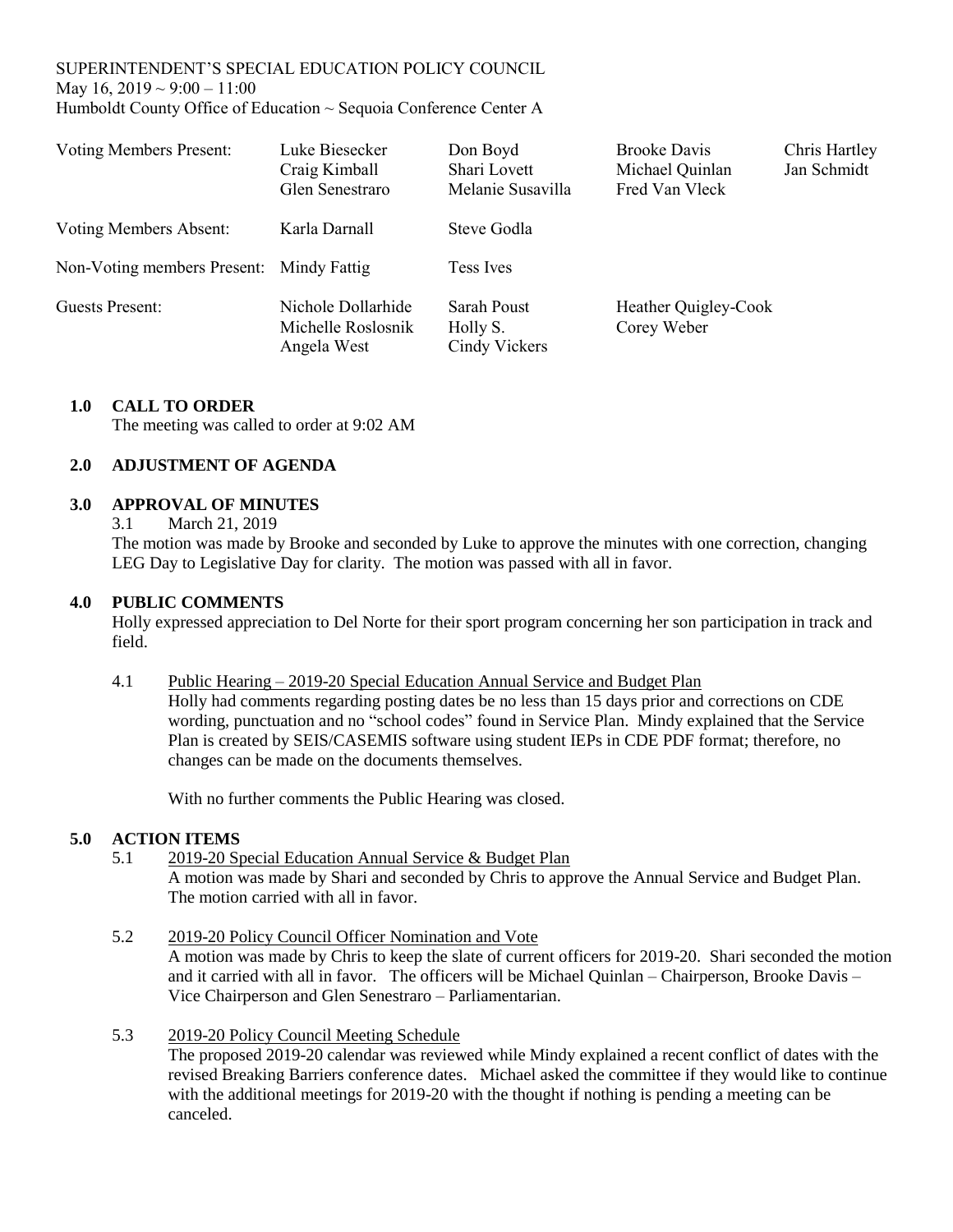The committee would like the Fiscal Ad Hoc to continue meeting regularly. Mindy mentioned that the CAC and Ad Hoc will also be involved in the upcoming Local Plan revisions. Her hopes are to bring portions of the Local Plan to the PC Committee monthly to review and approve rather than as a whole document. A motion was made by Glen and seconded by Brooke to approve the proposed 2019-20 schedule with November revision to the 13th. The motion carried with all in favor.

5.3.1 2019-20 Ad Hoc Meeting Schedule

Michael voiced appreciation and support for the Fiscal Ad Hoc team on their detailed examination of the models and PC requested topics. A motion was made by Melanie and seconded by Brooke to continue with the Fiscal Ad Hoc and to schedule meetings two weeks prior to each PC meeting. Any member of the Ad hoc with a conflict in schedules is asked to email Teresa to see if the meeting will need to be rescheduled. The motion carried with all in favor.

# **6.0 INFORMATION/ACTION ITEMS**

6.1 TLC Policy Revisions

A TLC Review team was created to go over the attorney recommendations and report back at September 19<sup>th</sup> meeting. Melanie, Heather, Mindy, John, Craig, Glen, Nichole and Tess volunteered and an invite will be sent to Jeff Northern and Jen Nix to attend.

- 6.2 TLC MOU Revisions Same as above.
- 6.3 Fiscal Ad Hoc Report & Recommendations
	- 6.3.1 TLC Funding Matrix HCOE and District of Location
		- The Ad Hoc made the following recommendations:
			- 1. Averaging of teacher salaries
			- 2. Clarity on ADA allocation to the DOL
			- 3. Two SELPA BSAs provided to each TLCs up to 3 classrooms
			- 4. Revenue dispersion
			- 5. \$25,000 SELPA offset to DOL using Mental Health Funding (6512)
			- 6. \$700,000 minimum reserve level for Mental Health Funding (6512)

A motion was made by Fred to raise the SELPA offset to \$50,000 for one year only. Shari seconded the motion to use Ad Hoc recommendations but raise offset to \$50,000. Glen amended the motion to clarify that the ADA should go to the district of location (DOL). The motion passed unanimously with one opposed.

6.4 2019-20 SELPA Proposed Budgets

Mindy announced that the VI teacher is retiring in June. Since this is a highly specialized position it will be difficult to fill. She has asked that the retiring teacher consider coming back for a brief time in the Fall to train the new teacher if needed and asked to hold \$10,000 in the budget to cover those costs if required.

Glen opened the discussion of the indirect rate being charged to the SELPA and the committee agreed to move the discussion to the Fiscal Ad Hoc agenda and back to the September PC meeting.

A motion was made by Fred to table 6.4, 6.5, 6.6 and 6.7 to a meeting to be scheduled before July 1st to allow more discussion time. No second was received. A motion was made by Melanie and seconded by Luke to approve the budgets including the previous motion to set aside \$10,000 to cross train VI teacher and TLC offset of \$50,000 for one year only to eligible TLCs. The motion passed with a majority with one opposed.